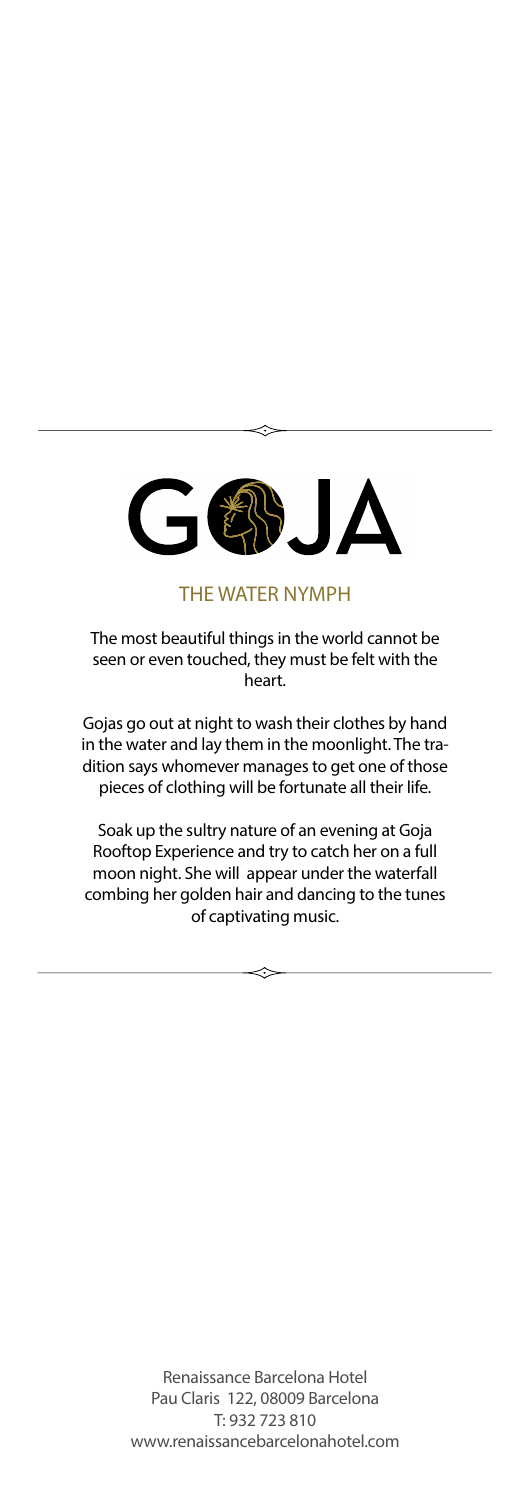

 $\iff$ 

# LET'S SNACK

| "Bravas" with "all-i-oli"                                                               | 7.5  |
|-----------------------------------------------------------------------------------------|------|
| Russian salad with tuna and capers                                                      | 8    |
| Homemade Iberian ham croquettes (4)                                                     | 10   |
| Nachos with guacamole, cheddar, "pico de<br>gallo" and cheese                           | 12   |
| Nachos with guacamole, cheddar, Iberian ham<br>and truffle butter                       | 14   |
| "Cor de bou" tomato and mozzarella salad<br>with pesto, olives, red onion and basil oil | 14   |
| Anchovies in vinegar salad with orange, spring<br>onion and rocket                      | 14   |
| Watermelon, cherry tomato and radish salad                                              | 14   |
| Quinoa bowl with chicken                                                                | 16.5 |
| Quinoa bowl with salmon                                                                 | 16.5 |
| Green "gazpacho" soup                                                                   | 6    |
| Red "gazpacho" soup                                                                     | 6    |
| Mussels with red curry                                                                  | 15   |
| Mussels with cilantro and lime                                                          | 15   |
| Mussels "bravos"                                                                        | 15   |
|                                                                                         |      |

## OUR RICES

Montseny's rice with artichoke and mushrooms 22 Mediterranean rice with cuttlefish and peeled shrimps 24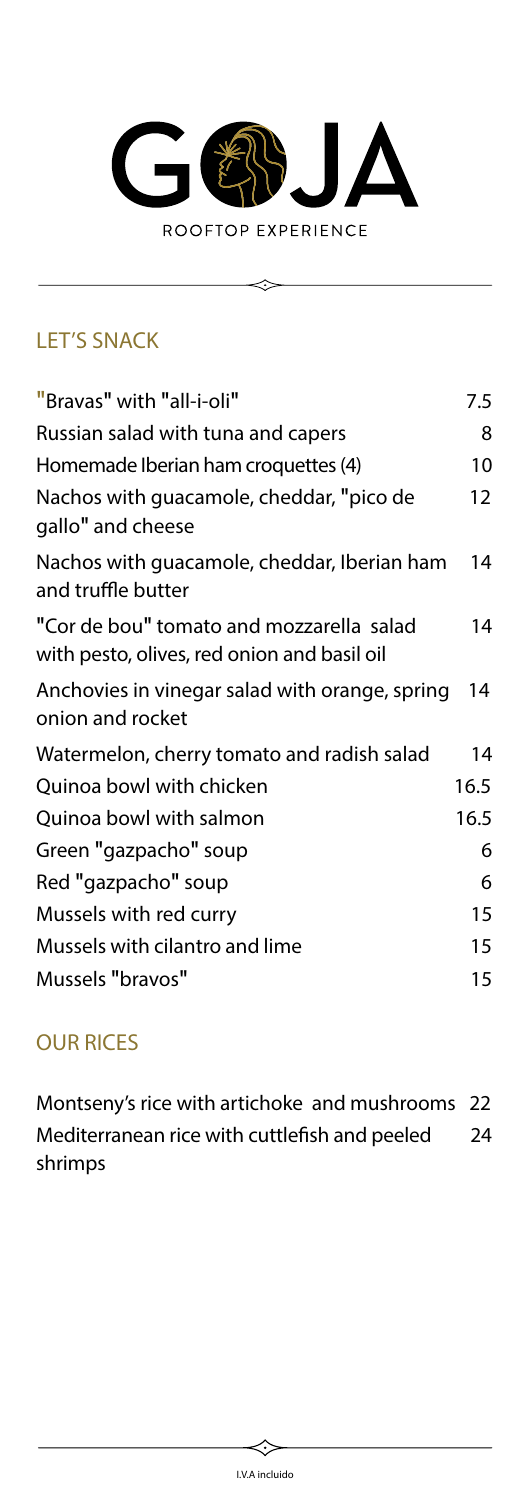

 $\hat{\mathbb{C}}$ 

# **COLDSALT**

| Cantabric anchovies with coca bread (4)                                                  | 12 |
|------------------------------------------------------------------------------------------|----|
| "Cecina" with "Padrón" peppers                                                           | 16 |
| Iberian ham with coca bread                                                              | 22 |
| Atlantic salmon marinated in vodka and pink<br>pepper with sesame seeds and wasabi mayo  | 19 |
| Beef tenderloin carpaccio with extra virgin<br>olive oil, orange and smoked salt         | 18 |
| Cured duck ham with sweet paprika and<br>oregano, grilled goat cheese and cherry chutney | 16 |

# WARMSALT

<span id="page-2-1"></span>

| Prawns in salt with black garlic "all-i-oli" and lime 20 |     |
|----------------------------------------------------------|-----|
| Octopus with red " mojo", banana leaf and salt           | 23  |
| More Cowbell burger                                      | 18  |
| Cured pancetta with ginger and garlic *                  | 22  |
| Roast-beef in red wine crust *                           | 25. |
| Grilled veal loin (300gr) and Mediterranean              | 26  |
| flavoured salts *                                        |     |

<span id="page-2-2"></span><span id="page-2-0"></span>[\\*](#page-2-1) Garnish: roasted tomatoes and potatoes [\\*](#page-2-2) Sauce at your choice: smoked chipotle, "romesco" , Dijonnaise mustard, chimichurri

## **DESSERTS**

| Chocolate ice cream with olive oil and salty rocks           | 6   |
|--------------------------------------------------------------|-----|
| Homemade cheesecake with passion fruit                       | 6   |
| Chocolate brownie with toffee                                | 6.5 |
| White chocolate soup with curcuma oil and<br>redcurrants     | 6   |
| Spicy peanut butter and almond rolls with<br>Chantilly cream | 6.5 |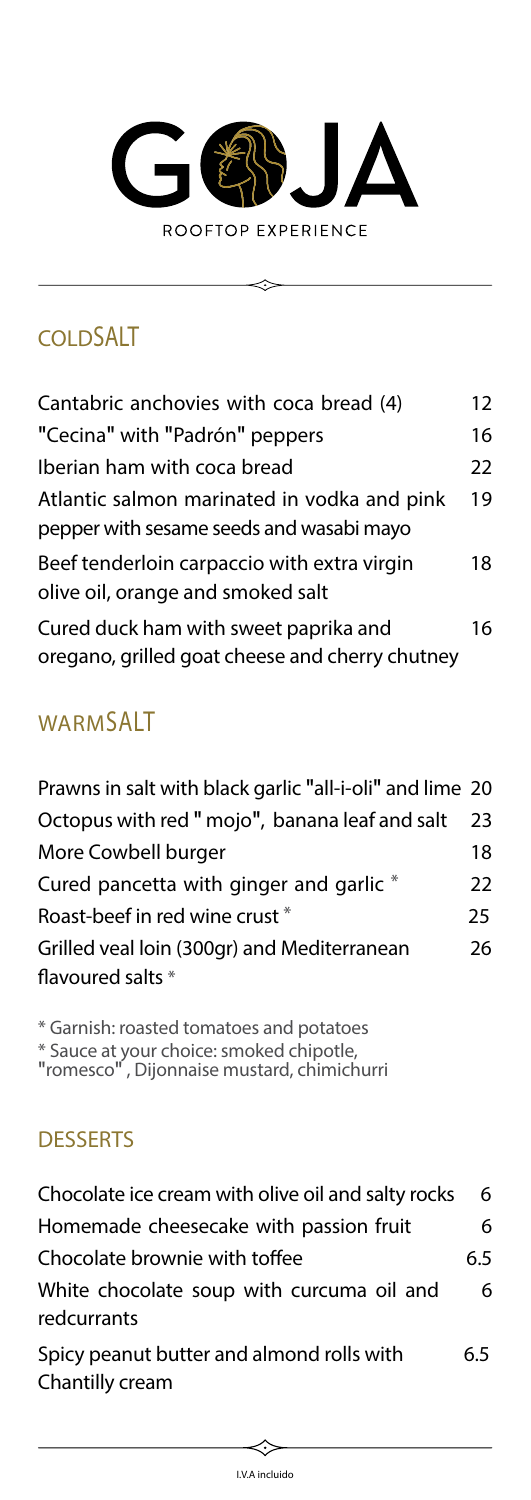### G  $\boldsymbol{\Delta}$ ring ROOFTOP EXPERIENCE

 $\Longrightarrow$ 

### **COCKTAILS**

| <b>Martini Fiero &amp; Tonic</b><br>Martini Fiero   tonic   orange                                                                    | 8                 |
|---------------------------------------------------------------------------------------------------------------------------------------|-------------------|
| G and V<br>Bombay Sapphire gin   Martini Bitter   grapefruit   tonic water                                                            | 12                |
| Mary's Beat<br>Dewar's Caribbean Smooth 8 whiskey   beetroot   lemon<br>tomato juice   Tabasco   Worcestershire sauce   celeri salt   | $12 \overline{ }$ |
| <b>Bourbetto Sour</b><br>Bulleit Bourbon   Amaretto   egg white   lemon juice  <br>simple syrup   Amarena Fabbri cherry               | 13                |
| The Infiltrated<br>Bulleit Bourbon   Frangelico   strawberry sorbet   lemon                                                           | 13                |
| <b>Brownie Martini</b><br>Grey Goose vodka   Frangelico   chocolate syrup   brownie<br>chantilly                                      | 13                |
| Goja's Garden<br>Bombay Saphire gin   Chambord   egg white   cranberry<br>juice lime   thyme & rosemary syrup   jasmin essence   soda | 13                |
| From Jalisco with Love<br>Mezcal infused in black pepper   homemade ginger<br>liquor   pineapple & mango purée                        | 12                |
| <b>BCN Negroni</b><br>Bombay Sapphire gin   Padró & Co Red   Martini Bitter  <br>thyme & rosemary syrup   smoked herbs                | 12                |
| Navigator<br>Santa Teresa 1796 rum   Maraschino cherry liquor   lime<br>juice   Orgeat liquor   mango & pineapple purée               | 9                 |
| <b>MOCKTAILS</b>                                                                                                                      |                   |
| <b>Martini Florale &amp; Tonic</b><br>Martini Florale   tonica                                                                        | 9                 |
| Martini Vibrante & Tonic<br>Martini Vibrante   tonica                                                                                 | 9                 |
| B my Energy<br>Banana   passion fruit purée   grenadine syrup   scoop of<br>crushed ice                                               | 9                 |
| <b>Green Bite</b><br>Green apple syrup   cucumber   lime   Ginger Ale                                                                 | 10                |
| Lychee Meringue<br>Lime juice   egg white   ginger syrup   lychee syrup  <br>Angostura bitter                                         | 10                |
| Purple is the New Black<br>Peach purée   apple juice   vanilla syrup   lemon juice  <br>orange blossom water                          | 9                 |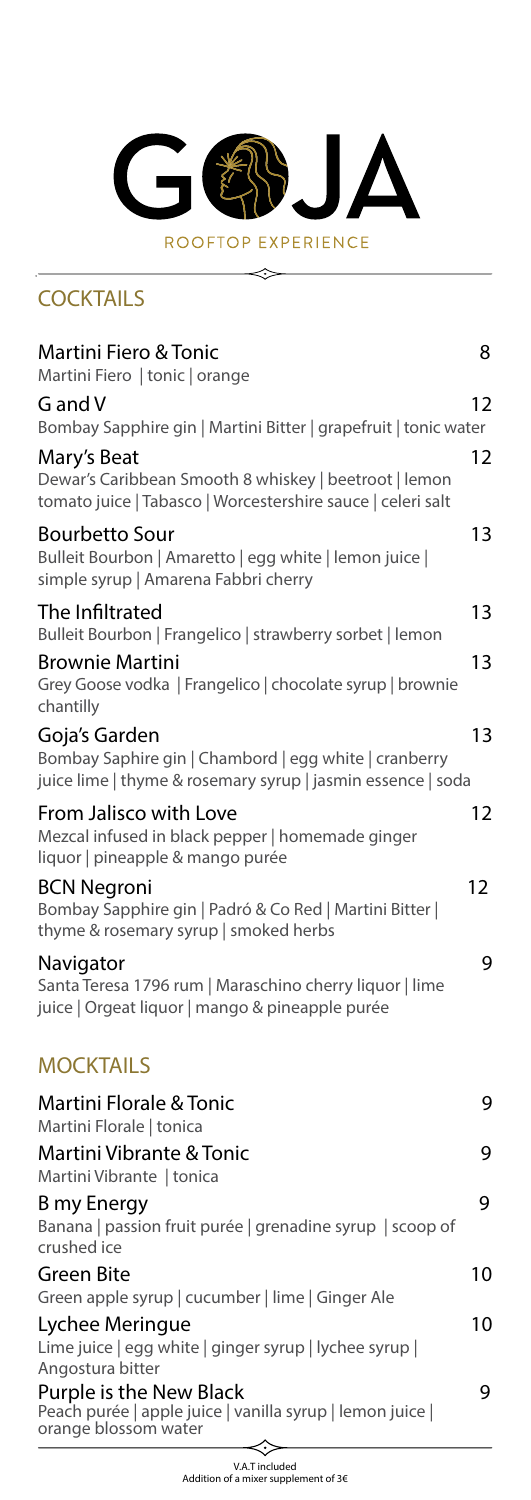

| Gin                      | 5cl |
|--------------------------|-----|
| Seagram's                | 10  |
| <b>Bombay Sapphire</b>   | 11  |
| Citadelle                | 11  |
| Beefeater 24             | 11  |
| <b>Bulldog</b>           | 11  |
| <b>Tanqueray Sevilla</b> | 11  |
| <b>Tanqueray Ten</b>     | 12  |
| <b>Martin Miller's</b>   | 12  |
| <b>Bombay Bramble</b>    | 13  |
| <b>G'vine Floraison</b>  | 13  |
| Hendrick's               | 13  |
| <b>Brockmans</b>         | 13  |
| <b>Gin Raw</b>           | 15  |
| Monkey 47                | 17  |
| Vodka                    | 5cl |
| Absolut                  | 10  |
| Beluga                   | 13  |
| Tito's                   | 14  |
| <b>Grey Goose</b>        | 15  |
| Rum                      | 5cl |
| Bacardi                  | 9   |
| Santa Teresa             | 9   |
| Flor de Caña 7           | 9   |
| Matusalem                | 10  |
| Pampero Aniversario      | 12  |
| Diplomatico              | 15  |
| Santa Teresa 1796        | 17  |
| Zapaca 23                | 18  |
|                          |     |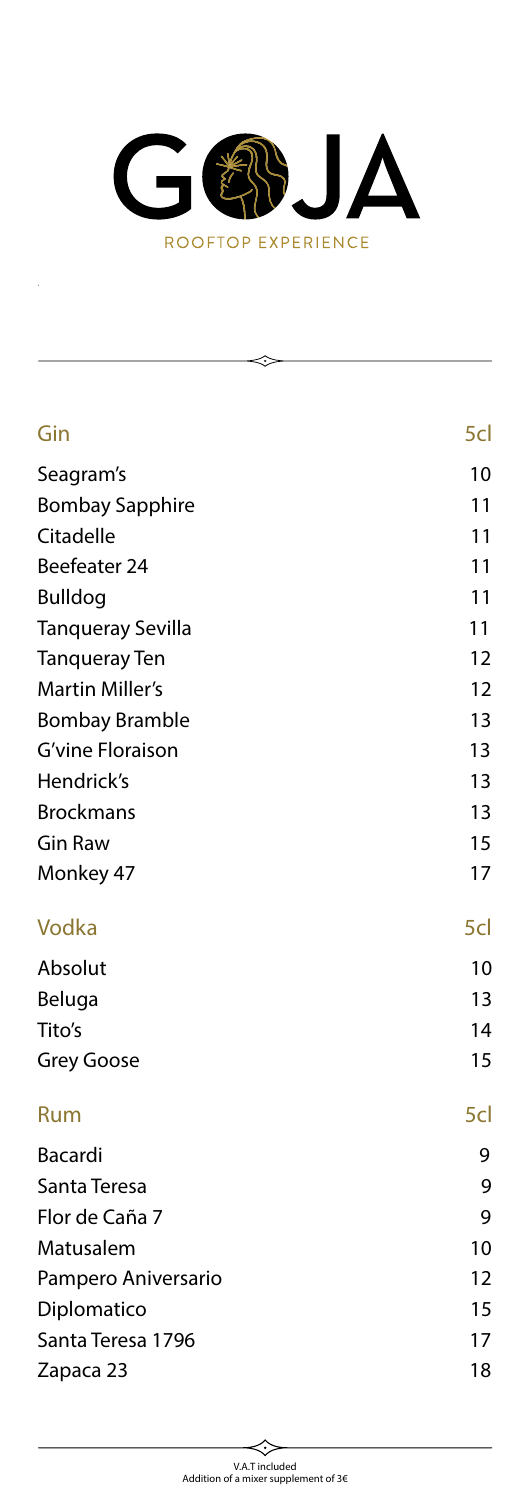

| ≎                           |                   |
|-----------------------------|-------------------|
| <b>Tequila &amp; Mezcal</b> | 5cl               |
| Olmeca Blanco               | 10                |
| Olmeca Reposado             | 12                |
| Patrón Tequila              | 16                |
| Patrón Reposado             | 18                |
| Patrón Coffee               | 14                |
| Vida                        | 14                |
| Whisky                      | 50 <sub>ml</sub>  |
|                             | American          |
| Jack Daniel's               | 11                |
| <b>Marker's Mark</b>        | 12                |
| <b>Bulleit Rye</b>          | 12                |
| <b>Bulleit Bourbon</b>      | 14                |
| Woodford                    | 15                |
|                             | Scottish          |
| Johnnie Walker Red Label    | 10                |
| Caribbean Smooth Dewar's 8  | 11                |
| The Glenlivet 12            | $12 \overline{ }$ |
| Johnnie Walker Double Black | 14                |
| Chivas 12                   | 14                |
| Dewar's 15                  | 16                |
| Macallan                    | 18                |
| Lagavulin 8                 | 18                |
| Chivas 18                   | 19                |
|                             | Irish             |
| Jameson Classic             | 10                |
| <b>Bushmills 10</b>         | 14                |
| Glenfiddich 10              | 17                |
|                             | Japanese          |
| Nikka from the Barrel       | 15                |
| Nikka Taketsuru             | 18                |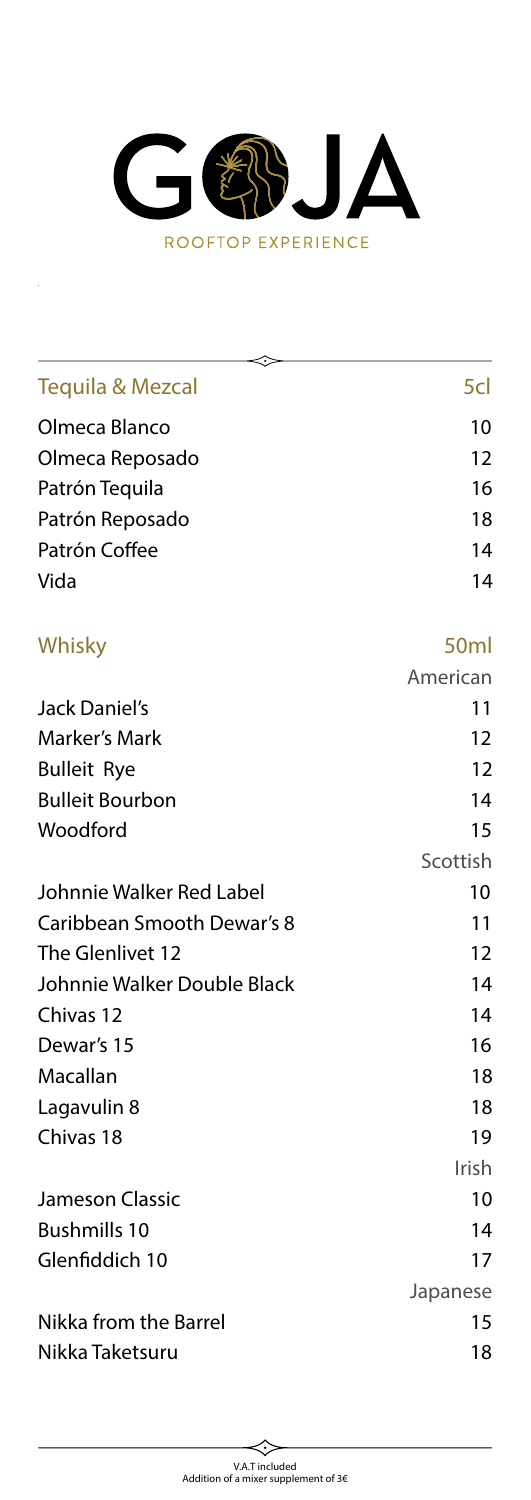

| <b>Brandy</b>               | 5cl |
|-----------------------------|-----|
| Torres 15                   | 12  |
|                             |     |
| Torres <sub>20</sub>        | 14  |
| Cognac                      | 5cl |
| Hennessy VS                 | 14  |
| <b>Hennessy Fine Cognac</b> | 16  |
| <b>Martell VS</b>           | 14  |
| Martell V.S.O.P             | 16  |
| Vermouth                    | 9cl |
| Padro & Co Rojo             | 9.5 |
| Padro & Co Reserva          | 9.5 |
| Martini Blanco              | 8   |
| <b>Martini Rosso</b>        | 8   |
| Martini Extra Dry           | 8   |
| Aperitif                    | 9cl |
| Martini Fiero & Tonic       | 8   |
| <b>Martini Bitter</b>       | 8   |
| Martini Rubino              | 9   |
| Martini Ambratto            | 9   |
| Campari                     | 8   |
| Aperol                      | 9   |
| <b>Cherry and Ports</b>     | 9cl |
| Lustau Pedro Ximenez        | 9   |
| Lustau Fino                 | 9   |
| Lustau Amontillado          | 9   |
| Porto Graham's              | 10  |
|                             |     |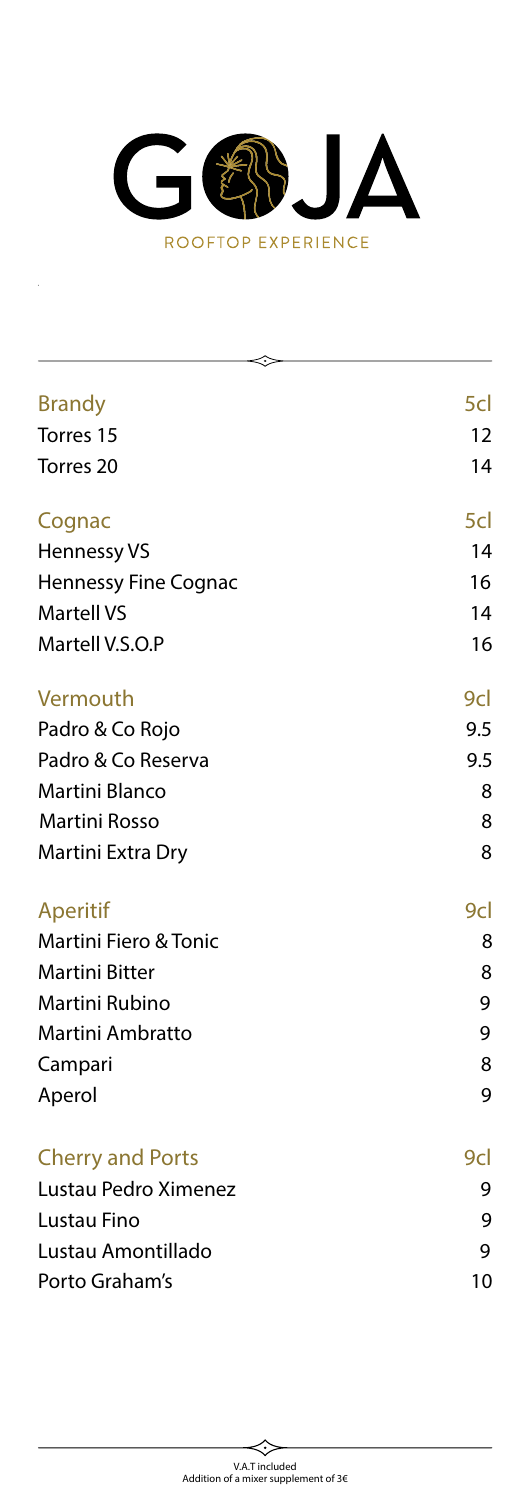

| Liquors                 | 9cl |
|-------------------------|-----|
| Cynar                   | 9   |
| Amaretto Disaronno      | 9   |
| <b>Baileys</b>          | 9   |
| Licor <sub>43</sub>     | 9   |
| Kahlúa                  | 9   |
| Frangelico              | 9   |
| Limoncello              | 8   |
| Cointreau               | 8   |
| Orujo de Hierbas Atxa   | 9   |
| <b>Chartreuse Verte</b> | 8   |
| Pacharane               | 8   |
| Malibu                  | 8   |
|                         |     |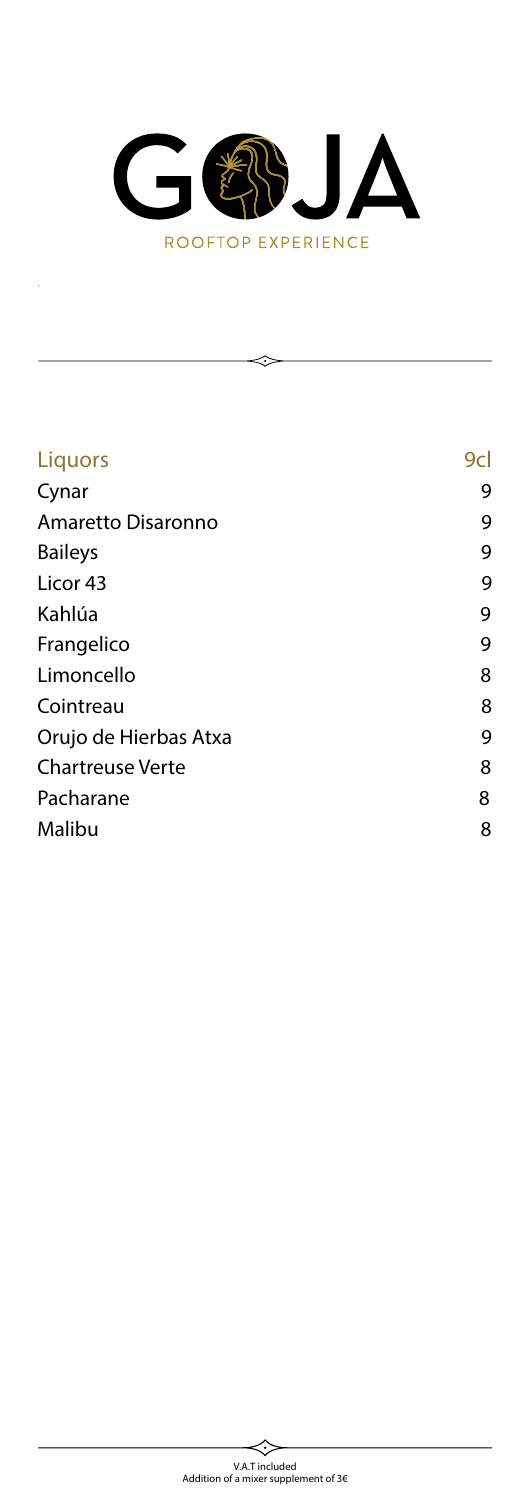

◇

| <b>Draft Beer</b>                                                                                                                                   | 28cl | <b>56cl</b>                |
|-----------------------------------------------------------------------------------------------------------------------------------------------------|------|----------------------------|
| <b>Estrella Damm</b>                                                                                                                                | 5    | 8                          |
| <b>Bottle</b>                                                                                                                                       |      | 33cl                       |
| Estrella Damm   Barcelona<br>Free Damm 0,0%   Barcelona<br>Damm Lemon   Barcelona<br>Voll Damm   Barcelona                                          |      | 5<br>6<br>6<br>6           |
| Rosita Clásica<br>Guinness                                                                                                                          |      | 7<br>7                     |
| Water                                                                                                                                               |      |                            |
| Evian 33cl<br><b>Badoit 33cl</b><br>Vichy Catalan 25cl<br>Evian 75cl<br><b>Badoit 75cl</b><br>Filter water 1l                                       |      | 4<br>4<br>4<br>6<br>6<br>6 |
| <b>Soft Drinks</b>                                                                                                                                  |      | 20cl                       |
| Pepsi   Pepsi Light   Pepsi Max<br>Kas Orange   kas Lemon   7Up<br><b>Bitter Kas</b><br><b>Schweppes Tonic</b><br>Ice Tea Lipton<br><b>Red Bull</b> |      | 4<br>4<br>4<br>4<br>4<br>6 |
| <b>Juices</b>                                                                                                                                       |      |                            |
| Bottle 20cl                                                                                                                                         |      | 4                          |

| Bottle 20CL                    |  |
|--------------------------------|--|
| <b>Freshly Squeezed Juices</b> |  |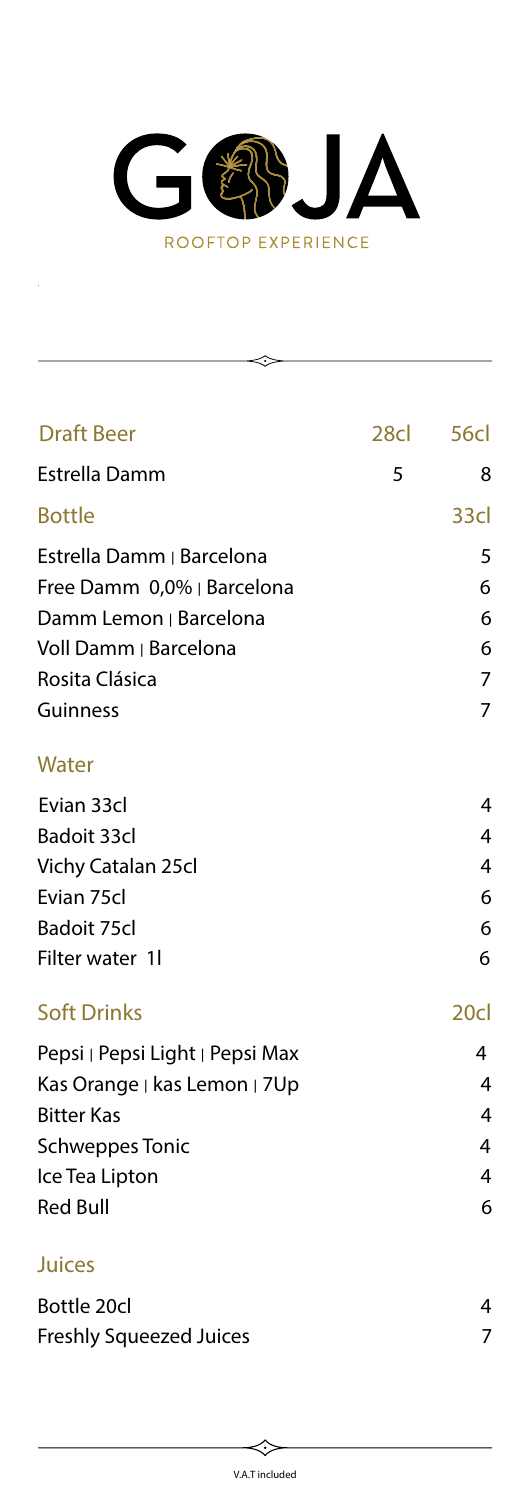

| <b>Red Wine</b>                                                         | 13cl             | 75cl |
|-------------------------------------------------------------------------|------------------|------|
| Xino-Xano, D.O Penedès                                                  | 6                | 25   |
| Syrah, Cabernet, Sauvignon, Merlot                                      |                  |      |
| Canta Mañanas, D.O Ribera del Duero<br>Tempranillo                      | 7                | 28   |
| Santes, D.O Montsant<br>Syrah, Tempranillo, Cabernet Sauvignon          | 7                | 27   |
| Sentero, D.O Toro                                                       | 7                | 27   |
| Tinta de Toro                                                           |                  |      |
| Arnegui, D.O Rioja<br>Tempranillo                                       | 6                | 26   |
| Celeste Roble, D.O Rioja<br>Tempranillo                                 | 8                | 32   |
| <b>White Wine</b>                                                       | 13cl             | 75cl |
| Viña Esmeralda, D.O Penedès<br>Gewürztraminer, Moscatel                 | 6                | 26   |
| Mas Tarroné Blanc, D.O Terra Alta<br>Garnacha, Macabeo                  | 6                | 25   |
| Señorío de Sarriá, D.O Navarra<br>Chardonnay                            | 6                | 26   |
| Marqués de Riscal, D.O Rueda<br>Verdejo                                 | 7                | 27   |
| Austum, D.O Rueda<br>Sauvignon Blanc                                    | 8                | 29   |
| Jean Leon, 3055 D.O Penedès<br>Sauvignon Blanc                          |                  | 45   |
| Rosé Wine                                                               | 13 <sub>cl</sub> | 75cl |
| Xic, D.O Penedès<br>Xarel.lo                                            | 8                | 30   |
| Jean Leon 3055 Rosé<br><b>Pinot Noir</b>                                |                  | 46   |
| Cava                                                                    | 18cl -           | 70cl |
| Terrer de la Creu Brut Nature, D.O Cava<br>Parellada, Macabeo, Xarel.lo | 7                | 29   |
| Oriol Rosell Brut Rosé, D.O Cava<br>Garnacha, Pinot Noir                |                  | 47   |
| Agustí Torelló Mata Brut Reserva, D.O Cava<br>Garnacha, Pinot Noir      |                  | 55   |
| Champagne                                                               |                  | 75cl |
| Veuve Clicquot Brut, A.O.C Champagne<br>Chardonnay, Pinot Meunier       |                  | 150  |